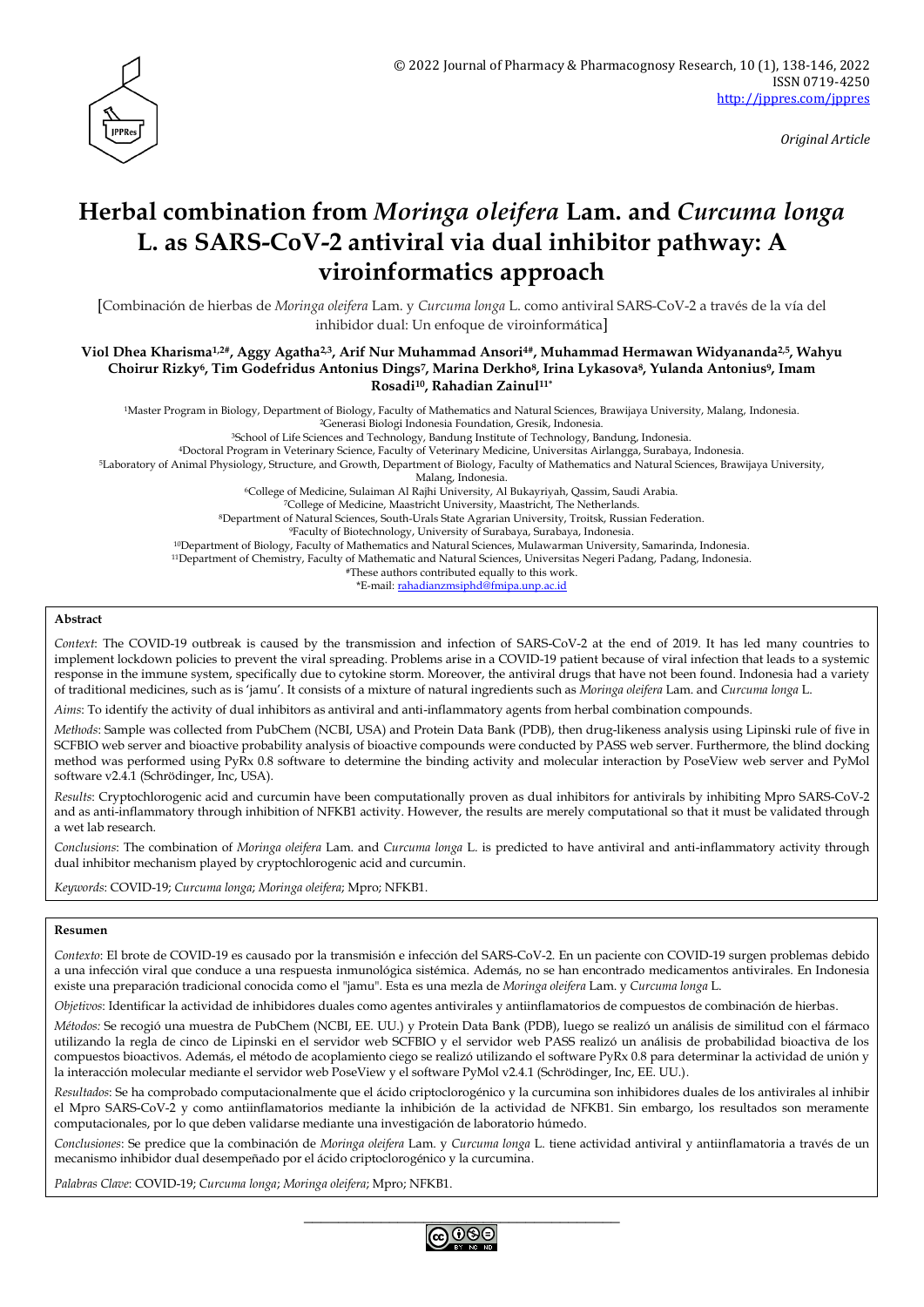ARTICLE INFO Received: August 12, 2021. Received in revised form: September 20, 2021. Accepted: September 25, 2021. Available Online: September 30, 2021.

## **INTRODUCTION**

The COVID-19 pandemic, which caused by SARS-CoV-2 infection at the end of 2019 has led several countries to implement lockdown policies to prevent the spread of the virus (Turista et al., 2020). WHO also announced that SARS-CoV-2 unfortunately is transmitted through airborne particles (Ansori et al., 2020; Fahmi et al., 2021). The status of the presence of effective antivirals used to treat SARS-CoV-2 infection in patients is also limited and there is insufficient information available (Li et al., 2020; Muttaqin and Ansori, 2020). The purpose of using antiviral drugs is to inhibit the activity of viral functional proteins, such as main protease (Mpro). This protein plays a role in polypeptide cleavage during viral assembly in host cells. Several antiviral drugs that have been tested on SARS-CoV-2 infection for Mpro inhibitors consist of lopinavir and ritonavir, both of which are still below expectations in controlling infection and viral pathogenesis. The reduced efficacy of both antivirals is caused by several factors, such as the position of the interaction, chemical bonds, and binding pockets in protein-specific domains (Muttaqin and Ansori, 2020; Song et al., 2020).

SARS-CoV-2 infection in human causes a cytokine storm with an excessive release of pro-inflammatory cytokines by immune cells and it can lead to patient death. SARS-CoV-2 infects cells in the human respiratory tract consisting of epithelium, macrophages, and dendritic cells. The virus binds to the host cell through a receptor binding domain (RBD) in the S1 domain of the spike protein with the angiotensinconverting enzyme *2* (ACE-2) (Vaninov, 2020; Parikesit and Nurdiansyah, 2021). Interestingly, there are several locations of organs that express ACE-2 in addition to the respiratory tract, such as the colon, ileum, digestive tract, and kidney. When the virus initiates replication through binding to ACE-2, it then triggers the expression of several non-structural proteins that can inhibit the IFN-1 activation response. In addition, SARS-CoV-2 can stimulate increased secretion of pro-inflammatory cytokines IL-6, TNF-α, and IL-1β through the activation of nuclear transcription factor kappa B subunit 1 (NF-κB/NFKB1). NFKB1 is the key to the activity of pro-inflammatory cytokines released by the immune system when a cytokine storm occurred (Guo et al., 2020).

The herbs combinations in traditional medicine such as 'jamu' has been used since long time in Indonesia to treat viral infections such as flu, herpes, and hepatitis (Ansori, 2021; Ansori et al., 2021; Khairullah et al., 2021). Some plants such as *Moringa oleifera* Lam. and *Curcuma longa* L. are used as mixtures in several types of 'jamu' (Ansori et al., 2021). The content of both bioactive compounds is predicted to have potential as antiviral and anti-inflammatory agent (Feustel et al., 2017; Hewlings and Kalman, 2017). The combination of *Moringa oleifera* Lam. and *Curcuma longa* L. has few evidence based on the potential of molecular mechanisms in triggering antiviral and antiinflammatory pathways. The use of bioactive compounds from herbs for the treatment of COVID-19 and modulation of cytokine storm is currently very possible as a phytotherapeutic option since there has been no effective antiviral drugs found. Thus far, bioactive compounds from the combination of *M. oleifera* and *C. longa* are predicted to have a dual mechanism in inhibiting key proteins in SARS-CoV-2 replication and the cytokine storm.

#### **MATERIAL AND METHODS**

#### **Sample preparation**

The bioactive compounds contained in *Moringa oleifera* Lam. and *Curcuma longa* L. are elaidolinolenic acid, cryptochlorogenic acid, myoinositol, curcumin, curcumenol, and ar-curcumene, all these compounds from two herbal combination have antiviral activity based on previous *in vitro* and *in vivo* study but the mechanism is still unknow (Feustel et al., 2017; Praditya et al., 2019). The 3D structure and canonical SMILES of those compounds were obtained from PubChem (https://pubchem.ncbi.nlm.nih.gov/) in sdf format and canonical SMILES, respectively. Furthermore, it then termed as the ligands. The ligand minimization process was carried out by using PyRx 0.8 software. Moreover, the SARS-CoV-2 main proteinase (Mpro) and nuclear factor kappa B subunit 1 (NFKB1) were obtained from RCSB PDB (https://www.rcsb.org/) then the water molecules were eliminated by using PyMol software v2.4.1 (Schrödinger, Inc, USA) (Kharisma et al., 2020).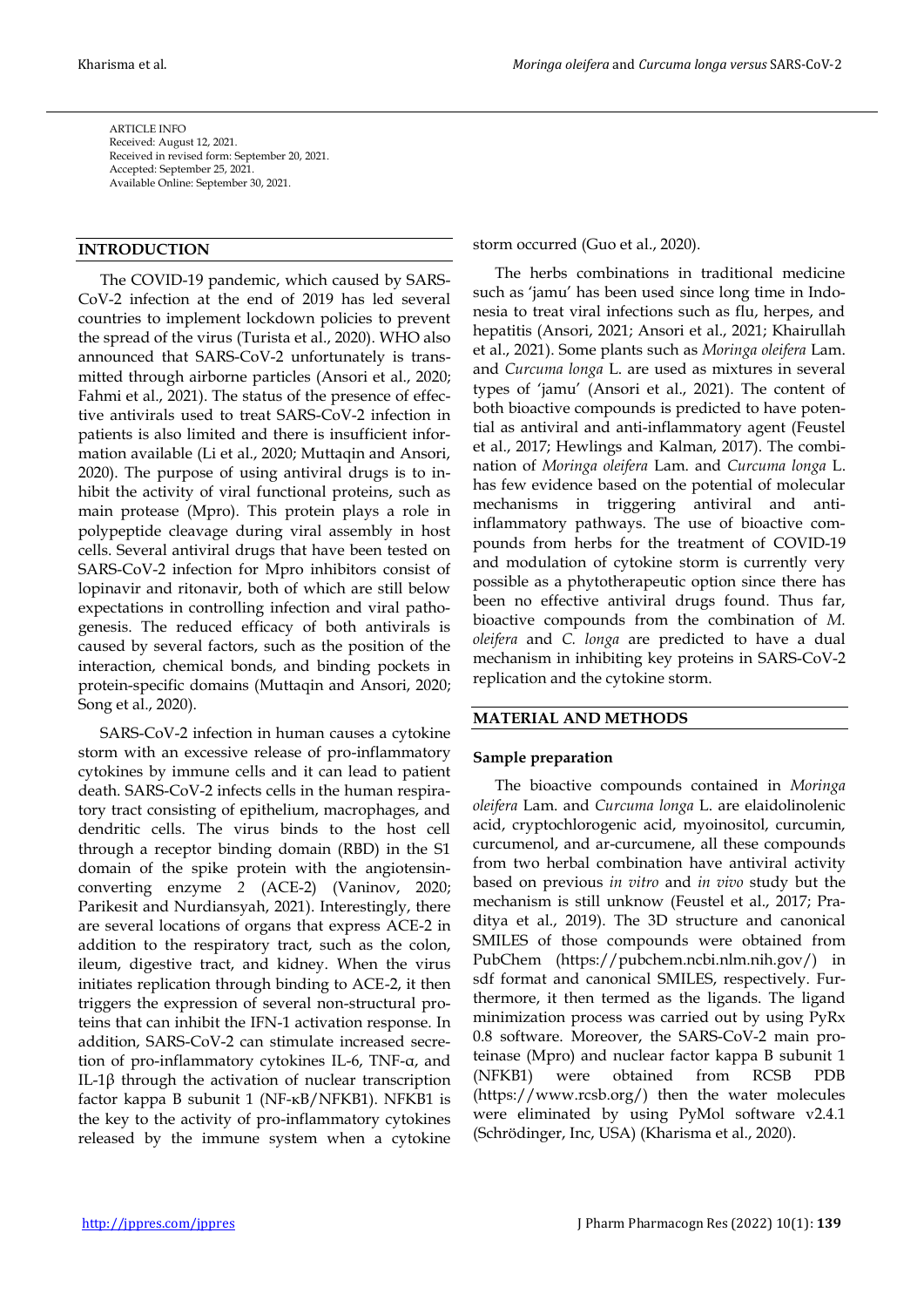| Herbs source | Compound               | ID      | Formula           | <b>Canonical SMILES</b>                                           |
|--------------|------------------------|---------|-------------------|-------------------------------------------------------------------|
| M. oleifera  | Elaidolinolenic acid   | 5282822 | $C_{18}H_{30}O_2$ | CCC=CCC=CCC=CCCCCCCCCC(=O)O                                       |
|              | Cryptochlorogenic acid | 9798666 | $C_{16}H_{18}O_9$ | $C1C(C(C(C1(C=O)O)O)O(C=O)C=CC2=CC)$<br>$=C(C=C2)O(0)O$           |
|              | Myoinositol            | 892     | $C_6H_{12}O_6$    | C1(C(C(C(C10)O)O)O)O)                                             |
| C. longa     | Curcumin               | 969516  | $C_{21}H_{20}O_6$ | $COC1=C(C=CC (=C1)C=CC (=O)CC (=O)C=CC2=$<br>$CC (=C(C=C2)O)OC)O$ |
|              | Curcumenol             | 167812  | $C_{15}H_{22}O_2$ | $CC1CC2C13CC (=C(C)C)C(O3)(C=C2C)O$                               |
|              | Ar-Curcumene           | 92139   | $C_{15}H_{22}$    | $CC1 = CC = C(C = C1)C(C)CCC = C(C)C$                             |

**Table 1.** Results of ligand sample preparation.

## **Drug-likeness analysis**

The bioactive compounds of *M. oleifera* and *C. longa* obtained from PubChem were analyzed for druglikeness using the SCFBIO web server (http://www.scfbio-

iitd.res.in/software/drugdesign/lipinski.jsp). The Lipinski rule of five were consisted of various rules, such as molecular mass >500 Dalton, high lipophilicity (LogP) >5, hydrogen bond donor (HBD) >5, hydrogen bond acceptors (HBA) >10, and molar refractivity (MR) 40-130. Compounds that meet at least 2 rules are categorized as drug-like molecules (Hartati et al., 2021).

#### **Biological activity probability**

Bioactivity prediction of *M. oleifera* and *C. longa* compounds were conducted by using PASS web server (http://way2drug.com/PassOnline/). Activity of antiviral and anti-inflammatory categories were selected for prediction. The score  $>0.3$  (medium confidence) of potential activity (Pa) was selected as standard since that score was indicating computationally proof. Furthermore, the Pa score must be higher than probability score (Pi), which preventing the activity of compound in the human body (Susanto et al., 2018).

## **Virtual screening simulation**

The binding simulations of ligands of *M. oleifera* and *C. longa* to Mpro and NFKB1 domains were identified by using molecular docking simulation. The grid docking was directed to the center position with certain coordinate (Å) X:-26.284 Y:12.597 Z:58.967 and dimension (Å) X:51.373 Y:66.973 Z:59.607 on Mpro, then for NFKB1 with center position  $(A)$  X:42.462 Y: 14.682 Z:38.0365 and dimension (Å) X:70.473 Y:61.765 Z:56.560. This study was using a blind docking method by enlarging the grid and directing the binding of ligands to all parts of the protein by PyRx 0.8 software. It aimed to identify of potential compounds as dual inhibitors (Luqman et al., 2020).

# **Molecular interaction and 3D visualization**

The identification of the chemical bond interactions formed in the ligand-protein molecular complex in this study was conducted by using PoseView web server (https://proteins.plus/). The interactions of hydrogen and hydrophobic were visualized. Structural selection and staining through PyMol software were carried out on the 3D structure of the proteinligand molecular complex (Purnama and Kharisma, 2018).

## **RESULTS**

# *M. oleifera* **and** *C. longa* **compounds as drug-like molecule**

Elaidolinolenic acid, cryptochlorogenic acid, myoinositol, curcumin, curcumenol, and ar-curcumene were derived from *M. oleifera* and *C. longa* with the information of CID, formula, and canonical SMILES from the PubChem database (Table 1). The 3D structures of the six compounds with pdb format were obtained from the ligand minimization process at PyRx 0.8 software. The visualization of the sticks model with staining of C, H, N, and O atoms were generated by using PyMol 2.5 software (Fig. 1). This study was using NFKB1 (ID: 1SVC) and Mpro SARS-CoV-2 (ID: 7ALH) retrieved from RCSB PDB. Both proteins are displayed by using PyMol software with cartoon structure, transparent surfaces, and homologous staining.

The predictions on the Lipinski server were considered as good drug candidates if the compounds are minimum two out of five parameters of Lipinski rule of five. The five rules consist of a molecular mass <500 Daltons, lipophilicity (LOGP) <5, hydrogen bond donor (HBD) <5, hydrogen bond acceptor (HBA) <10, and molar refractivity (MR) 40-130 (Hartati et al., 2021; Kharisma et al., 2021; Widyananda et al., 2021). Results showed that compounds of *M. oleifera* and *C. longa* had fulfilled more than two pa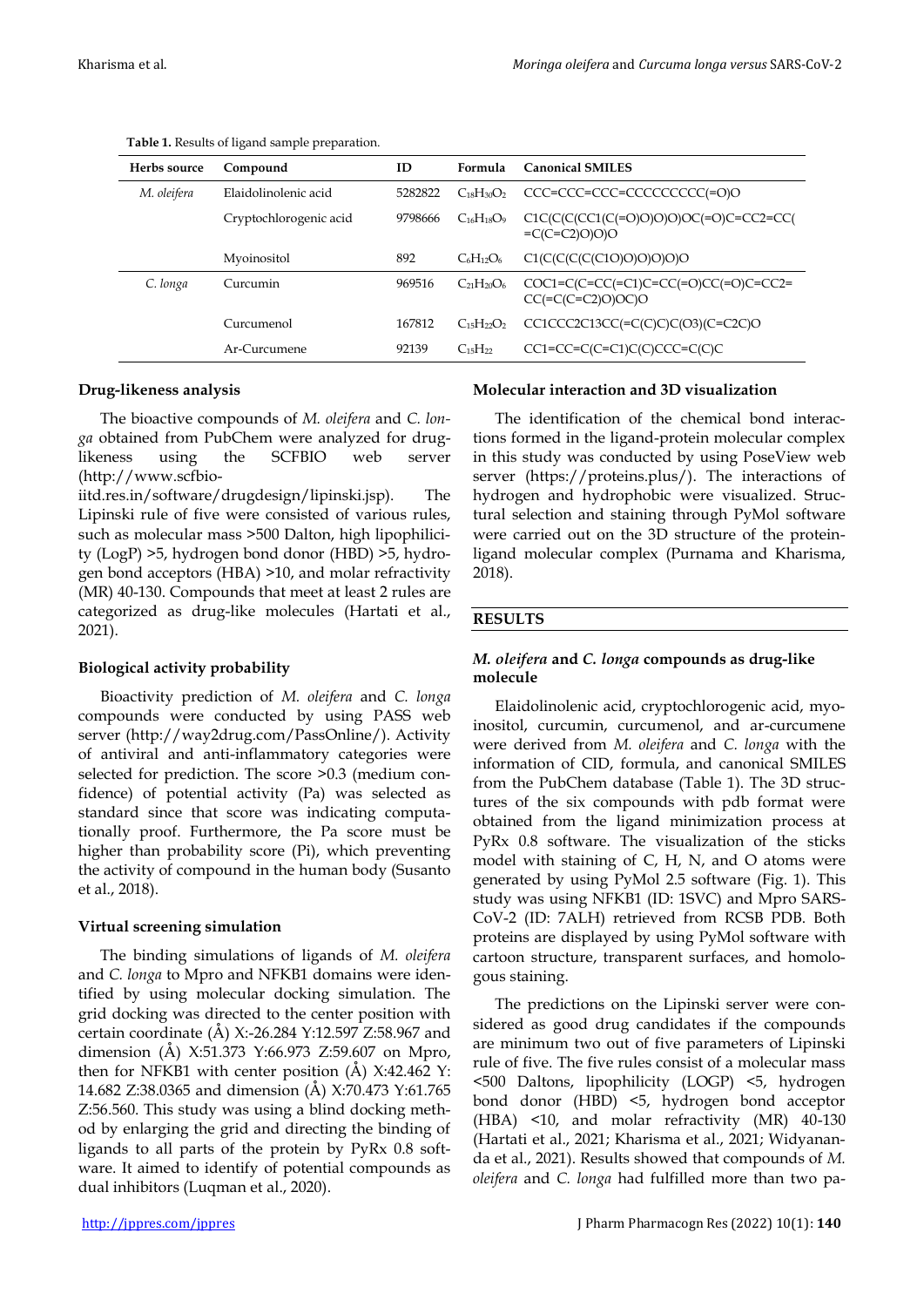rameters of Lipinski rule of five. About six compounds are considered as drug-like molecules and predicted to trigger biological response activities when interacting with target proteins in the cytoplasm (Table 2).

## **Antiviral and anti-inflammatory activity of herbs combination compound**

The canonical SMILES of each ligand derived from *M. oleifera* and *C. longa* is used for activity analysis by using PASS web server. Result showed that the compound had probability as antiviral and antiinflammatory agent through the PASS web server. Prediction refers to the Pa and Pi score for each compound. The Pa score, which greater than 0.3 is categorized as capable for having activity according to the research objectives (Fig. 2). The Pa score >0.3 (medium confidence) indicated the potential of the query compound to be proven theoretically. The results showed that six compounds had Pa score >0.3 and those were theoretically proven as anti-inflammatory and antiviral agent.

## **Revealing of herbs combination compound as dual inhibitor and its molecular interaction**

In this study, the molecular docking simulations

was used to identify the binding activity of compounds from combination of *M. oleifera* and *C. longa* herbs with Mpro and NFKB1 through the level of binding affinity formed. The compound with the most negative binding activity with both target proteins is predicted to play an essential role. The results showed that the cryptochlorogenic acid from *M. oleifera* and curcumin from *C. longa* had lower binding affinity score. It was possible for those compounds to work synergistically by initiating the response to the target protein (Table 3). The 3D structure of the molecular docking simulation is visualized through PyMol software with cartoon structure (red/Mpro and blue/NFKB1) and transparent surfaces (grey). Then homologous staining for the target protein is selected and ligands are displayed with sticks structure with color based on atoms for  $C$ ,  $H$ ,  $O$ , and  $N$  (Fig. 3).

The results of the identification of molecular interactions from the docking simulation for those two compounds with the most negative binding energies indicate that there are specific types of chemical bonds formed in the binding pocket of the target protein. These bonds consist of hydrophobic, hydrogen, and  $π$  (Fig. 4). However, when referring to the results of this study, the composition of hydrogen bonds formed is greater than hydrophobic and π.

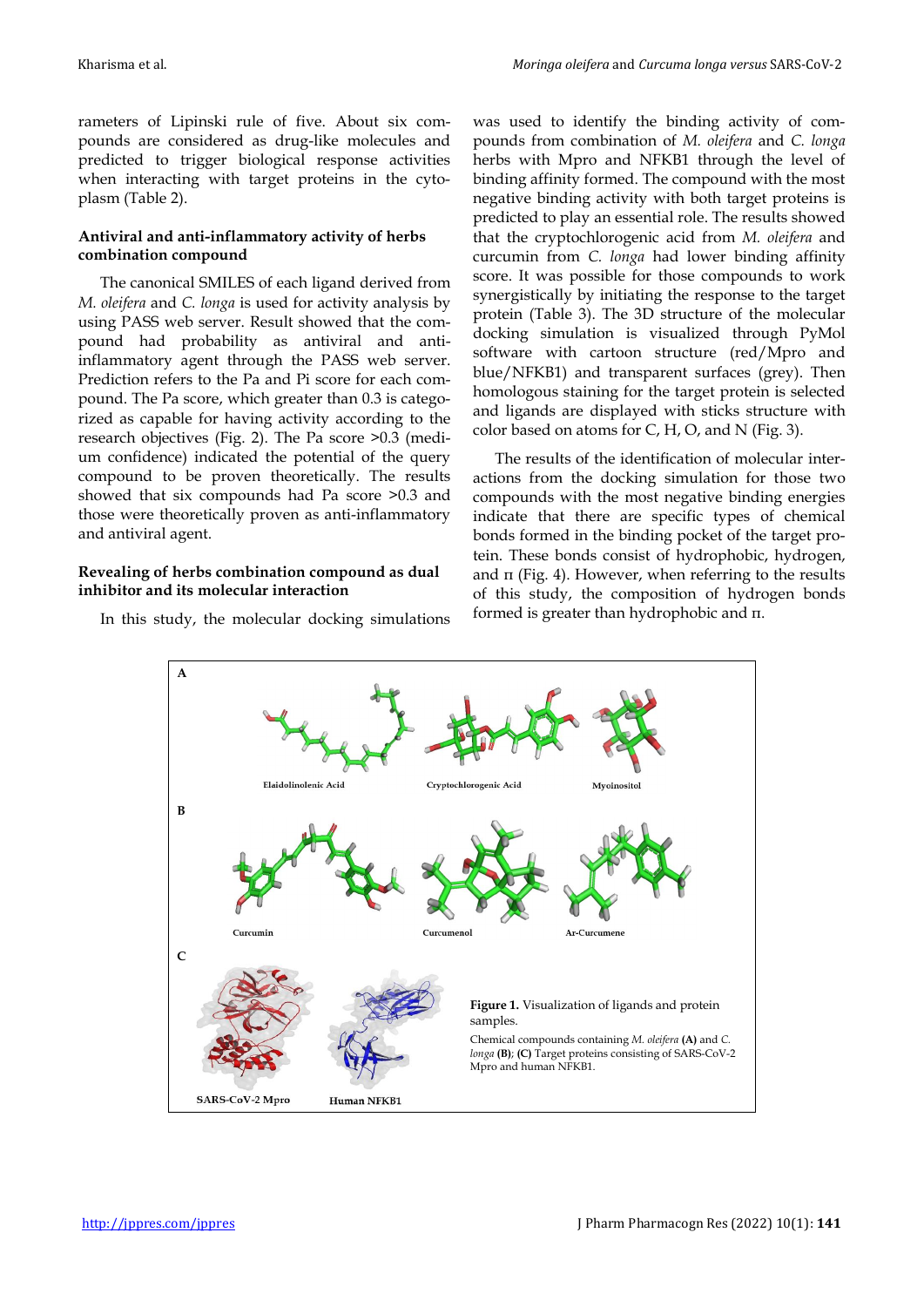

|  |  | Table 2. The result of drug-likeness prediction. |  |
|--|--|--------------------------------------------------|--|
|--|--|--------------------------------------------------|--|

| Compound               | MW<br>(<500 Dalton) | <b>LOGP</b><br>(<5) | <b>HBA</b><br>(5) | <b>HBD</b><br>(10) | MR<br>$(40-130)$ |  |
|------------------------|---------------------|---------------------|-------------------|--------------------|------------------|--|
| Elaidolinolenic acid   | 278,000             | 5.660               | $\overline{2}$    | 1                  | 86.899           |  |
| Cryptochlorogenic acid | 354.000             | $-0.645$            | 9                 | 6                  | 82.518           |  |
| Myoinositol            | 180.000             | $-3.834$            | 6                 | 6                  | 36.040           |  |
| Curcumin               | 368,000             | 3.369               | 6                 | 2                  | 102.016          |  |
| Curcumenol             | 234.000             | 3.176               | $\overline{2}$    |                    | 67.401           |  |
| Ar-Curcumene           | 202.000             | 4.844               | $\mathbf{0}$      | $\mathbf{0}$       | 68.258           |  |

**Table 3.** Binding affinity of herbs ligands combination.

| Herbs source | Ligand                 | <b>Binding affinity</b><br>(kcal/mol) |        |  |  |  |
|--------------|------------------------|---------------------------------------|--------|--|--|--|
|              |                        | Mpro                                  | NFKB1  |  |  |  |
| M. oleifera  | Elaidolinolenic acid   | $-4.5$                                | $-5.4$ |  |  |  |
|              | Cryptochlorogenic acid | $-7.5$                                | $-6.7$ |  |  |  |
|              | Myoinositol            | $-5.5$                                | $-4.8$ |  |  |  |
| C. longa     | Curcumin               | $-6.7$                                | $-6.5$ |  |  |  |
|              | Curcumenol             | $-6.3$                                | $-6.5$ |  |  |  |
|              | Ar-Curcumene           | $-5.2$                                | $-5.7$ |  |  |  |

#### **DISCUSSION**

Elaidolinolenic acid, cryptochlorogenic acid, myoinositol, curcumin, curcumenol, and ar-curcumene compounds from combination of *M. oleifera* and *C. longa* are predicted to act as drug-like molecules since those compounds fulfil minimum two out of five parameters of Lipinski rule of five. Drug-like molecules allowed the query compounds to bind to targets and pass-through cell membranes (Hartati et al., 2021). Probability tests on herbal combination compounds provide a general idea of their potency when they enter the body. All query compounds have a high probability activation level with Pa score >0.3 and those compounds are computationally proven as antiviral and anti-inflammatory (Kharisma et al., 2020). The inhibition of the potential activity of the compound content of the herbal combination (Pi) has a lower score than Pa. It indicated that there is no inhibition of antiviral and anti-inflammatory activity from

the compound combination when it entered the human body.

This study uses molecular docking to predict the action mechanism of query compounds from herbal combinations when it acts as antiviral and antiinflammatory responses. In this study, blind docking is used to identify the activity of a query compound to the target protein and it ranked based on the binding energy (Luqman et al., 2020). The activity of compounds combinations influences the dual activity on target proteins or act as dual inhibitors since it has more negative binding affinity. Binding affinity is energy, which refers to Gibbs law to indicate the negativity of a ligand to the target protein domain (Putra et al., 2020). The molecular docking results showed two compounds with the most potential as dual inhibitors, such as cryptochlorogenic acid and curcumin. Furthermore, it has ability to bind to the target with lower binding affinity. Moreover, the molecular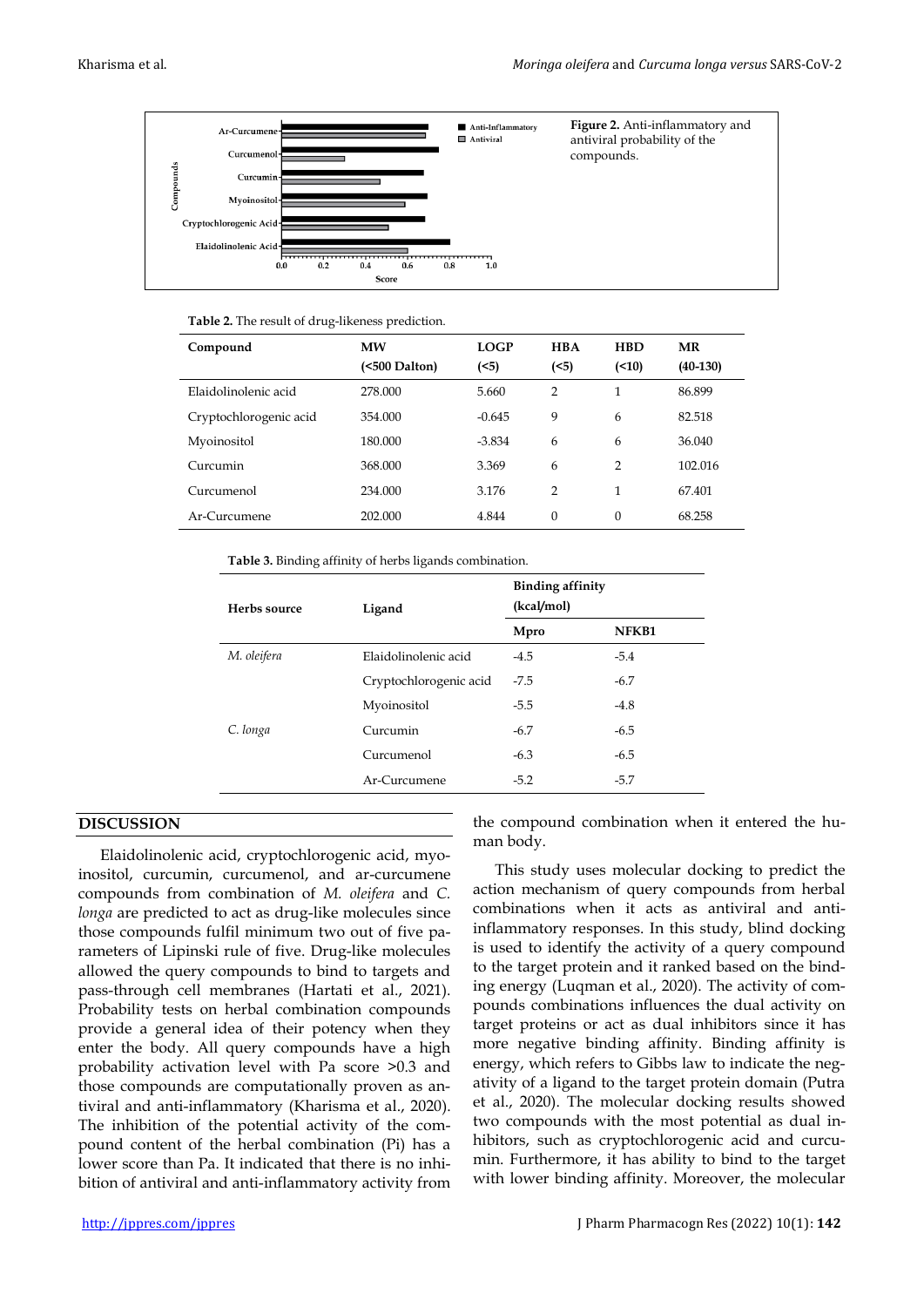complex could form the weak bond interactions, which consist of hydrogen, hydrophobic, and π.

According to Kneller et al. (2020), Mpro protein had a catalytic region with an amino acid residue composition that consist of asparagine (Asn), glutamine (Gln), and proline (Pro). This position is potentially targeted by drug candidates to inhibit the Mpro activity during the SARS-CoV-2 replication. The cryptochlorogenic acid and curcumin may interact via Asn119, Pro108, and Gln69 by hydrogen bonding in the catalytic region of Mpro. The negative energy, which generated by cryptochlorogenic acid and curcumin could affect the activity of target protein since it binds to the functional domain and subsequently trigger the inhibitory response on the target. Inhibition of SARS-CoV-2 Mpro can interfere with viral replication activity and reduce the viral titer in patients tested positive for SARS-CoV-2 infection (Ye et al., 2020; Harisna et al., 2021).

NFKB1 is essential transcription factor for the regulation of proinflammatory agents to assist the immune system for eliminating pathogens. Likewise, NFKB1 is overexpressed during the cytokine storm phenomenon in COVID-19 and it triggers the systemic response that potentially causes death in the patients. This ultimately allows NFKB1 to be ideally targeted for drug candidates. Several proinflammatory cytokines that are regulated by NFKB1 consist of TNF-α, IFN-γ, IL-1, and IL-6, in which they can exacerbate cytokine storm events in the body of COVID-19 patients (Ahmed, 2020). The cryptochlorogenic acid and curcumin could inhibit the NFKB1 activity by producing the hydrogen bonds to the lysine (Lys), serine (Ser), and proline (Pro), in which their position is the active site of NFKB1 (Huxford and Ghosh, 2009; Mukund et al., 2019). Hydrogen bond interactions played an important role in the formation of proteinligand complexes, initiated the biological response of a target protein, and it contributed to molecular stability. The cryptochlorogenic acid and curcumin have been computationally proven as dual inhibitors for antivirals through inhibition of SARS-CoV-2 Mpro and as anti-inflammatory through inhibition of NFKB1 activity. However, the results of this study remain theoretical and it must be further explored through *in vitro and in vivo* studies to validate the potential benefits of those bioactive compounds.

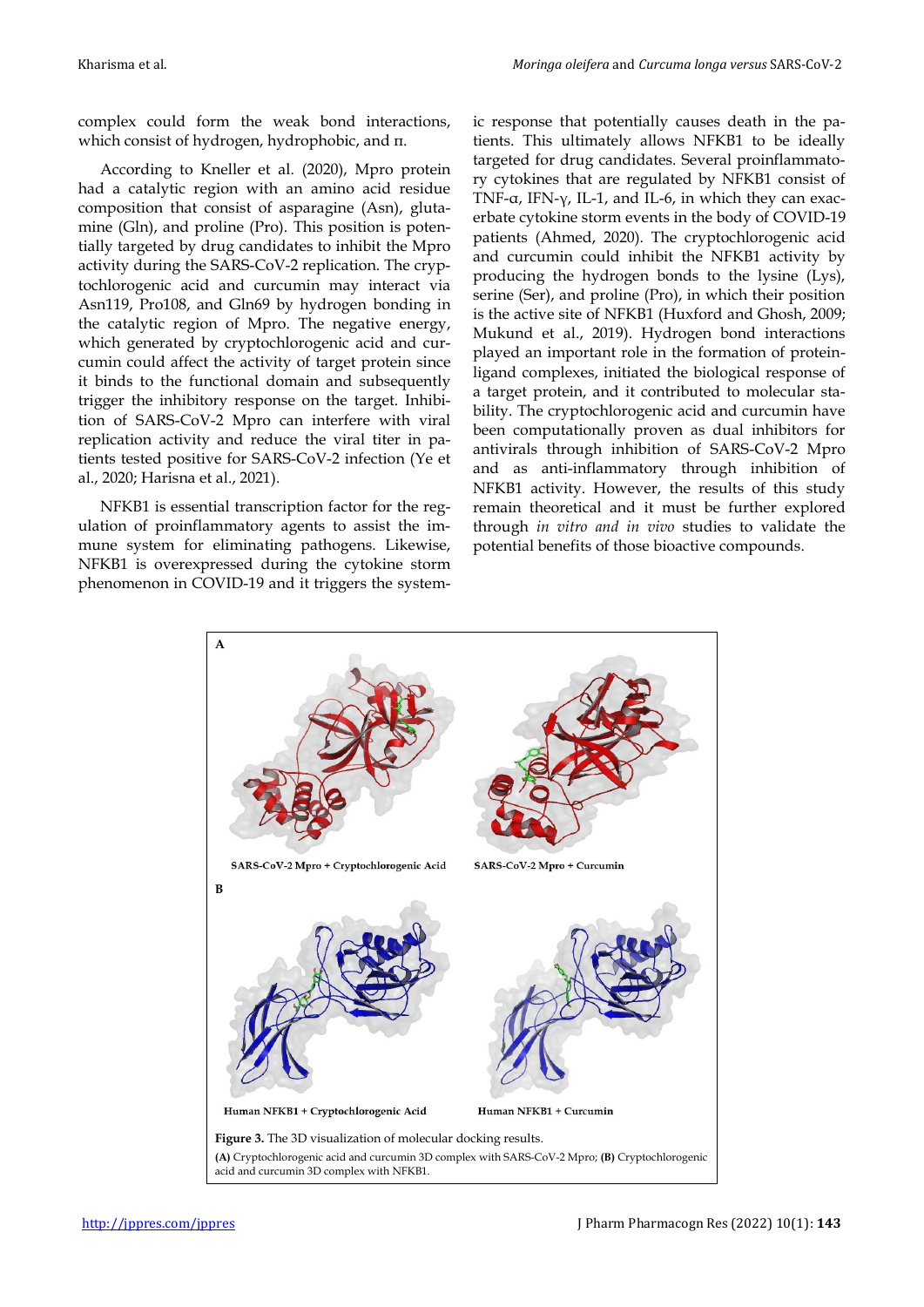

## **CONCLUSION**

Combination of herbs compound from *Moringa oleifera* Lam. and *Curcuma longa* L. is predicted to have antiviral and anti-inflammatory activity as dual inhibitor mechanism substantiated by cryptochlorogenic acid and curcumin. Those two compounds strongly bind to the active site of both proteins (SARS-CoV-2 Mpro and NFKB1) and exhibit an inhibitory response. However, further studies or approaches are necessary to support the evidence-based results from this study.

#### **CONFLICT OF INTEREST**

The authors declare no conflicts of interest.

#### **ACKNOWLEDGMENTS**

This study was supported by the Generasi Biologi Indonesia Foundation, Indonesia (Grant Number: GENBINESIA/07/15/2021). Authors also thank the Government of the Republic of Indonesia, Ministry of Education, Technology, Research and Higher Education of Republic of Indonesia for PTUPT (Grant Number: 414/UN35.13/ LT/2021), and Rector of Universitas Negeri Padang (Grant Number: 1008/ UN35.13/LT/2021).

#### **REFERENCES**

- Ahmed F (2020) A network-based analysis reveals the mechanism underlying vitamin D in suppressing cytokine storms and viruses in SARS-CoV-2 infection. Front Immunol 11: 590459.
- Ansori ANM (2021) A mini-review of the medicinal properties of okra (*Abelmoschus esculentus* L.) and potential benefit against SARS-CoV-2. Indian J Forensic Med Toxicol 15(1): 852–856.
- Ansori ANM, Kharisma VD, Muttaqin SS, Antonius Y, Parikesit AA (2020) Genetic variant of SARS-CoV-2 isolates in Indonesia: Spike glycoprotein gene. J Pure Appl Microbiol 14: 971–978.
- Ansori ANM, Fadholly A, Proboningrat A, Antonius Y, Hayaza S, Susilo RJK, Inayatillah B, Sibero MT, Naw SW, Posa GAV, Sucipto TH, Soegijanto S (2021) Novel antiviral investigation of *Annona squamosa* leaf extract against the dengue virus type-2: *In vitro* study. Pharmacogn J 13(2): 456-462.
- Fahmi M, Kharisma VD, Ansori ANM, Ito M (2021) Retrieval and investigation of data on SARS-CoV-2 and COVID-19 using bioinformatics approach. Adv Exp Med Biol 1318: 839–857.
- Feustel S, Ayón-Pérez F, Sandoval-Rodriguez A, Rodríguez-Echevarría R, Contreras-Salinas H, Armendáriz-Borunda J, Sánchez-Orozco LV (2017) Protective effects of *Moringa oleifera* on HBV genotypes C and H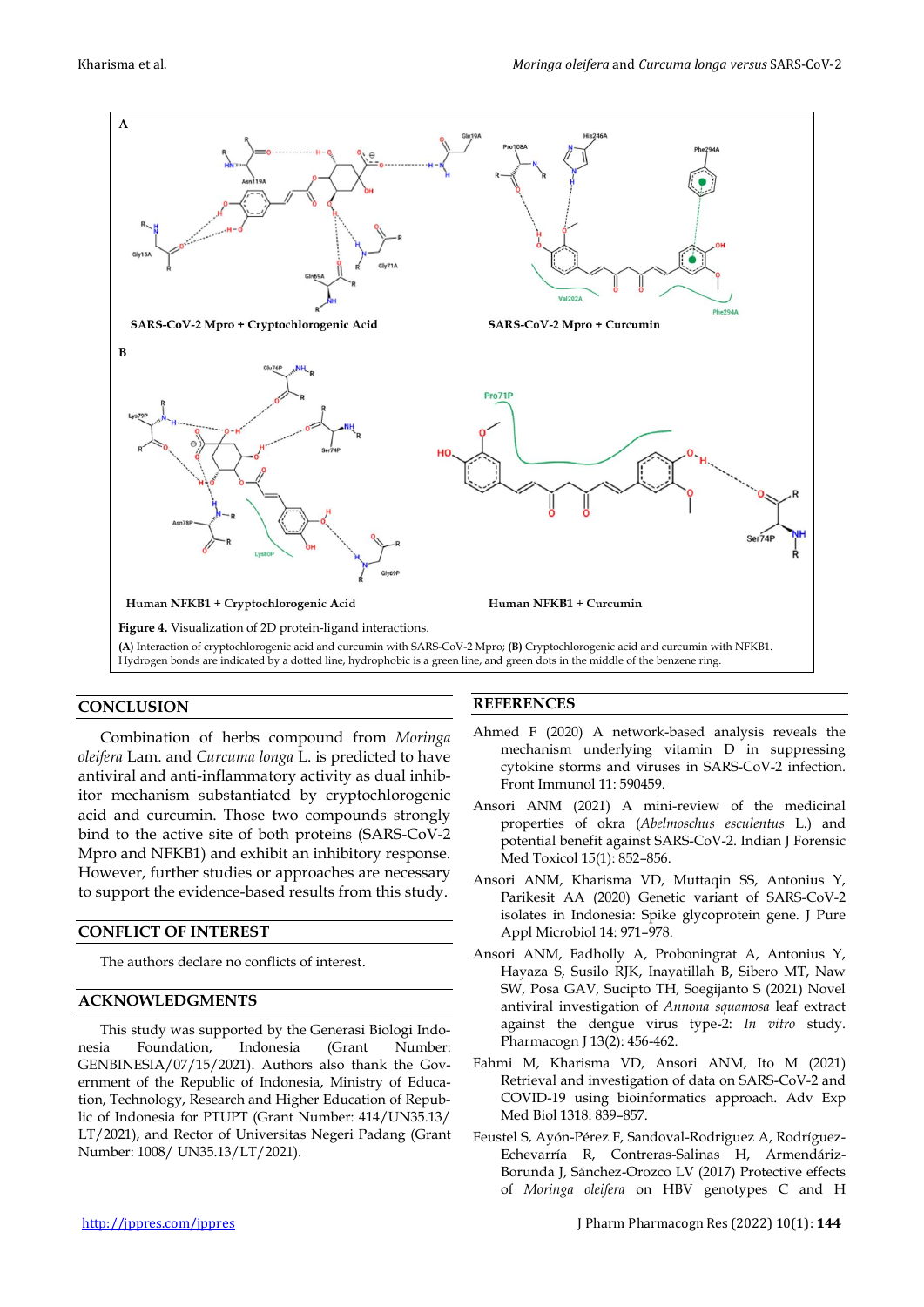transiently transfected Huh7 cells. J Immunol Res 2017: 6063850.

- Guo H, Sheng Y, Li W, Li F, Xie Z, Li J, Zhu Y, Geng J, Liu G, Wang L, Li J, Wang F (2020) coagulopathy as a prodrome of cytokine storm in COVID-19-infected patients. Front Med 7: 572989.
- Harisna AH, Nurdiansyah R, Syaifie PH, Nugroho DW, Saputro KE, Firdayani, Prakoso CD, Rochman NT, Maulana NN, Noviyanto A, Mardliyati E (2021) *In silico* investigation of potential inhibitors to main protease and spike protein of SARS-CoV-2 in propolis. Biochem Biophys Rep 26: 100969.
- Hartati FK, Djauhari AB, Kharisma VD (2021) evaluation of pharmacokinetic properties, toxicity, and bioactive cytotoxic activity of black rice (*Oryza sativa* L.) as candidates for diabetes mellitus drugs by *in silico*. Biointerface Res Appl Chem 11(4): 12301–12311.
- Hewlings SJ, Kalman DS (2017) Curcumin: A review of its effects on human health. Foods 6(10): 92.
- Huxford T, Ghosh G (2009). A structural guide to proteins of the NF-kappaB signaling module. Cold Spring Harb Perspect Biol 1(3): a000075.
- Khairullah AR, Solikhah TI, Ansori ANM, Hanisia RH, Puspitarani GA, Fadholly A, Ramandinianto SC (2021) Medicinal importance of *Kaempferia galanga* L. (Zingiberaceae): A comprehensive review. J HerbMed Pharmacol 10(3): 281–288.
- Kharisma VD, Ansori ANM, Nugraha AP (2020) Computational study of ginger (*Zingiber officinale*) as E6 inhibitor in human papillomavirus type 16 (HPV-16) infection. Biochem Cell Arch 20(1): 3155–3159.
- Kharisma VD, Probojati RT, Murtadlo AAA, Ansori ANM, Antonius Y, Tamam MB (2021) Revealing potency of bioactive compounds as inhibitor of dengue virus (DENV) NS2b/NS3 protease from sweet potato (*Ipomoea batatas* L.) leaves. Indian J Forensic Med Toxicol 15(1): 1627-1632.
- Kneller DW, Phillips G, O'Neill HM, Jedrzejczak R, Stols L, Langan P, Joachimiak A, Coates L, Kovalevsky A (2020) Structural plasticity of SARS-CoV-2 3CL Mpro active site cavity revealed by room temperature X-ray crystallography. Nat Commun 11(1): 3202.
- Li H, Liu SM, Yu XH, Tang SL, Tang CK (2020) Coronavirus disease 2019 (COVID-19): Current status and future perspectives. Int J Antimicrob Agents 55(5): 105951.
- Luqman A, Kharisma VD, Ruiz RA, Götz F (2020) *In silico* and *in vitro* study of trace amines (TA) and dopamine (DOP) interaction with human alpha1-adrenergic

\_\_\_\_\_\_\_\_\_\_\_\_\_\_\_\_\_\_\_\_\_\_\_\_\_\_\_\_\_\_\_\_\_\_\_\_\_\_\_\_\_\_\_\_\_\_\_\_\_\_\_\_\_\_\_\_\_\_\_\_\_\_\_\_\_\_\_\_\_\_\_\_\_\_\_\_\_\_\_\_\_\_\_\_\_\_\_\_\_\_\_\_\_\_\_\_\_\_\_\_\_\_\_\_\_

receptor and the bacterial adrenergic receptor QseC. Cell J Physiol Biochem 54: 888–898.

- Mukund V, Behera SK, Alam A, Nagaraju GP (2019) Molecular docking analysis of nuclear factor-κB and genistein interaction in the context of breast cancer. Bioinformation 15(1): 11–17.
- Muttaqin SS, Ansori ANM (2020) Candidate inhibitors of SARS-CoV-2 main protease with 3D structures similar to N3. Res J Biotech 15(11): 55–59.
- Parikesit AA, Nurdiansyah R (2021) Natural products repurposing of the H5N1-based lead compounds for the most fit inhibitors against 3C-like protease of SARS-CoV-2. J Pharm Pharmacogn Res 9(5): 730–745.
- Praditya D, Kirchhoff L, Brüning J, Rachmawati H, Steinmann J, Steinmann E (2019) Anti-infective properties of the golden spice curcumin. Front Microbiol 10: 912.
- Purnama ER, Kharisma VD (2018) Epitope mapping of capsid protein L1 from human papillomavirus to development cervical cancer vaccine through computational study. J Phys Conf Ser 1108(1): 012096
- Putra WE, Kharisma VD, Susanto H (2020) The exploration of medicinal plants' phytochemical compounds as potential inhibitor against human α-3 nicotinic acetylcholine receptors: The insight from computational study. AIP Conf Proc 2231(1): 040078.
- Song Y, Peng W, Tang D, Dai Y (2020) Protease inhibitor use in COVID-19. SN Compr Clin Med 2(1): 1–8.
- Susanto H, Kharisma VD, Listyorini D (2018) Effectivity of black tea polyphenol in adipogenesis related IGF-1 and its receptor pathway through *in silico* based study. J Phys Conf Ser 1093: 012037.
- Turista DDR, Islamy A, Kharisma VD, Ansori ANM (2020) Distribution of COVID-19 and Phylogenetic Tree Construction of SARS-CoV-2 in Indonesia. J Pure Appl Microbiol 14: 1035–1042.
- Vaninov N (2020) In the eye of the COVID-19 cytokine storm. Nat Rev Immunol 20(5): 277.
- Widyananda MH, Pratama SK, Samoedra RS, Sari FN, Kharisma VD, Ansori ANM, Antonius Y (2021) Molecular docking study of sea urchin (*Arbacia lixula*) peptides as multi-target inhibitor for non-small cell lung cancer (NSCLC) associated proteins. J Pharm Pharmacogn Res 9(4): 484-496
- Ye Q, Wang B, Mao J (2020) The pathogenesis and treatment of the 'Cytokine Storm' in COVID-19. J Infect 80(6): 607– 613.